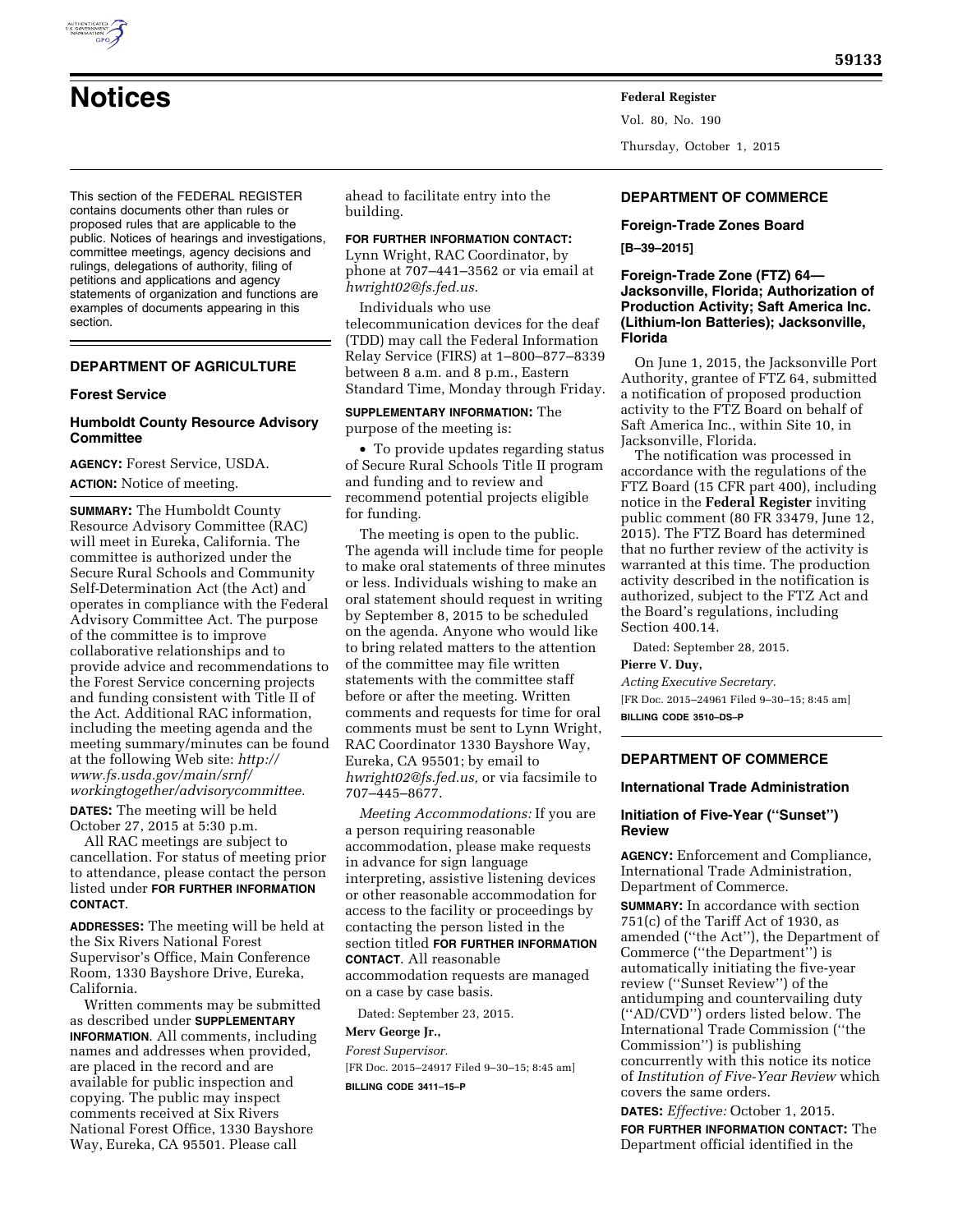*Initiation of Review* section below at AD/CVD Operations, Enforcement and Compliance, International Trade Administration, U.S. Department of Commerce, 14th Street and Constitution Avenue NW., Washington, DC 20230. For information from the Commission contact Mary Messer, Office of Investigations, U.S. International Trade Commission at (202) 205–3193.

### **SUPPLEMENTARY INFORMATION:**

#### **Background**

The Department's procedures for the conduct of Sunset Reviews are set forth in its *Procedures for Conducting Five-Year (''Sunset'') Reviews of Antidumping and Countervailing Duty Orders*, 63 FR 13516 (March 20, 1998) and 70 FR 62061 (October 28, 2005). Guidance on methodological or analytical issues relevant to the Department's conduct of Sunset Reviews is set forth in *Antidumping* 

*Proceedings: Calculation of the Weighted-Average Dumping Margin and Assessment Rate in Certain Antidumping Duty Proceedings; Final Modification*, 77 FR 8101 (February 14, 2012).

### **Initiation of Review**

In accordance with 19 CFR 351.218(c), we are initiating Sunset Reviews of the following antidumping and countervailing duty orders:

| DOC Case No. | ITC Case No.             | Country | Product                                                                                             | Department contact                        |
|--------------|--------------------------|---------|-----------------------------------------------------------------------------------------------------|-------------------------------------------|
| A-351-503    | 731-TA-262               | Brazil  | Iron Construction Castings (4th Re-<br>view).                                                       | David Goldberger (202) 482-4136.          |
| C-351-504    | 701-TA-249               | Brazil  | Iron Construction Castings (4th Re-<br>view).                                                       | David Goldberger (202) 482-4136.          |
| $A-122-503$  | 731-TA-263               | Canada  | Iron Construction Castings (4th Re-<br>view).                                                       | David Goldberger (202) 482-4136.          |
| A-560-823    | 731-TA-1170    Indonesia |         | Coated Paper Suitable for High-Qual-<br>ity Print Graphics Using Sheet-Fed<br>Presses (1st Review). | David Goldberger (202) 482-4136.          |
| C-560-824    | 701-TA-471    Indonesia  |         | Coated Paper Suitable For High-Qual-<br>ity Print Graphics Using Sheet-Fed<br>Presses (1st Review). | Jacqueline Arrowsmith (202) 482-<br>5255. |
| A-201-838    | 731-TA-1175              | Mexico  | Seamless Refined Copper Pipe and<br>Tube (1st Review).                                              | Matthew Renkey (202) 482-2312.            |
| A-570-958    | 731–TA–1169  PRC         |         | Coated Paper Suitable For High-Qual-<br>ity Print Graphics Using Sheet-Fed<br>Presses (1st Review). | David Goldberger (202) 482-4136.          |
| C-570-959    | 701-TA-470  PRC          |         | Coated Paper Suitable For High-Qual-<br>ity Print Graphics Using Sheet-Fed<br>Presses (1st Review). | David Goldberger (202) 482-4136.          |
| A-570-502    | 731-TA-265               | PRC     | Iron Construction Castings (4th Re-<br>view).                                                       | David Goldberger (202) 482-4136.          |
| A-570-956    | 731–TA–1168  PRC         |         | Seamless Carbon and Alloy Steel<br>Standard, Line and Pressure Pipe<br>(1st Review).                | Matthew Renkey (202) 482-2312.            |
| C-570-957    | 701–TA–469  PRC          |         | Seamless Carbon and Alloy Steel<br>Standard, Line and Pressure Pipe<br>(1st Review).                | David Goldberger (202) 482-4136.          |
| A-570-964    | 731–TA–1174  PRC         |         | Seamless Refined Copper Pipe and<br>Tube (1st Review).                                              | Matthew Renkey (202) 482-2312.            |

### **Filing Information**

As a courtesy, we are making information related to sunset proceedings, including copies of the pertinent statute and Department's regulations, the Department's schedule for Sunset Reviews, a listing of past revocations and continuations, and current service lists, available to the public on the Department's Web site at the following address: ''*[http://](http://enforcement.trade.gov/sunset/) [enforcement.trade.gov/sunset/](http://enforcement.trade.gov/sunset/)*.'' All submissions in these Sunset Reviews must be filed in accordance with the Department's regulations regarding format, translation, and service of documents. These rules, including electronic filing requirements via Enforcement and Compliance's Antidumping and Countervailing Duty Centralized Electronic Service System

(''ACCESS''), can be found at 19 CFR 351.303.1

This notice serves as a reminder that any party submitting factual information in an AD/CVD proceeding must certify to the accuracy and completeness of that information.2 Parties are hereby reminded that revised certification requirements are in effect for company/ government officials as well as their representatives in these segments.3 The formats for the revised certifications are provided at the end of the *Final Rule.*  The Department intends to reject factual submissions if the submitting party does

not comply with the revised certification requirements.

On April 10, 2013, the Department modified two regulations related to AD/ CVD proceedings: The definition of factual information (19 CFR 351.102(b)(21)), and the time limits for the submission of factual information (19 CFR 351.301).4 Parties are advised to review the final rule, available at *[http://](http://enforcement.trade.gov/frn/2013/1304frn/2013-08227.txt)  [enforcement.trade.gov/frn/2013/](http://enforcement.trade.gov/frn/2013/1304frn/2013-08227.txt) [1304frn/2013-08227.txt,](http://enforcement.trade.gov/frn/2013/1304frn/2013-08227.txt)* prior to submitting factual information in these segments. To the extent that other regulations govern the submission of factual information in a segment (such as 19 CFR 351.218), these time limits will continue to be applied. Parties are also advised to review the final rule concerning the extension of time limits

<sup>1</sup>*See also Antidumping and Countervailing Duty Proceedings: Electronic Filing Procedures; Administrative Protective Order Procedures*, 76 FR

<sup>39263 (</sup>July 6, 2011). 2*See* section 782(b) of the Act. 3*See Certification of Factual Information To Import Administration During Antidumping and Countervailing Duty Proceedings*, 78 FR 42678 (July 17, 2013) (''*Final Rule*'') (amending 19 CFR 351.303(g)).

<sup>4</sup>*See Definition of Factual Information and Time Limits for Submission of Factual Information: Final Rule*, 78 FR 21246 (April 10, 2013).